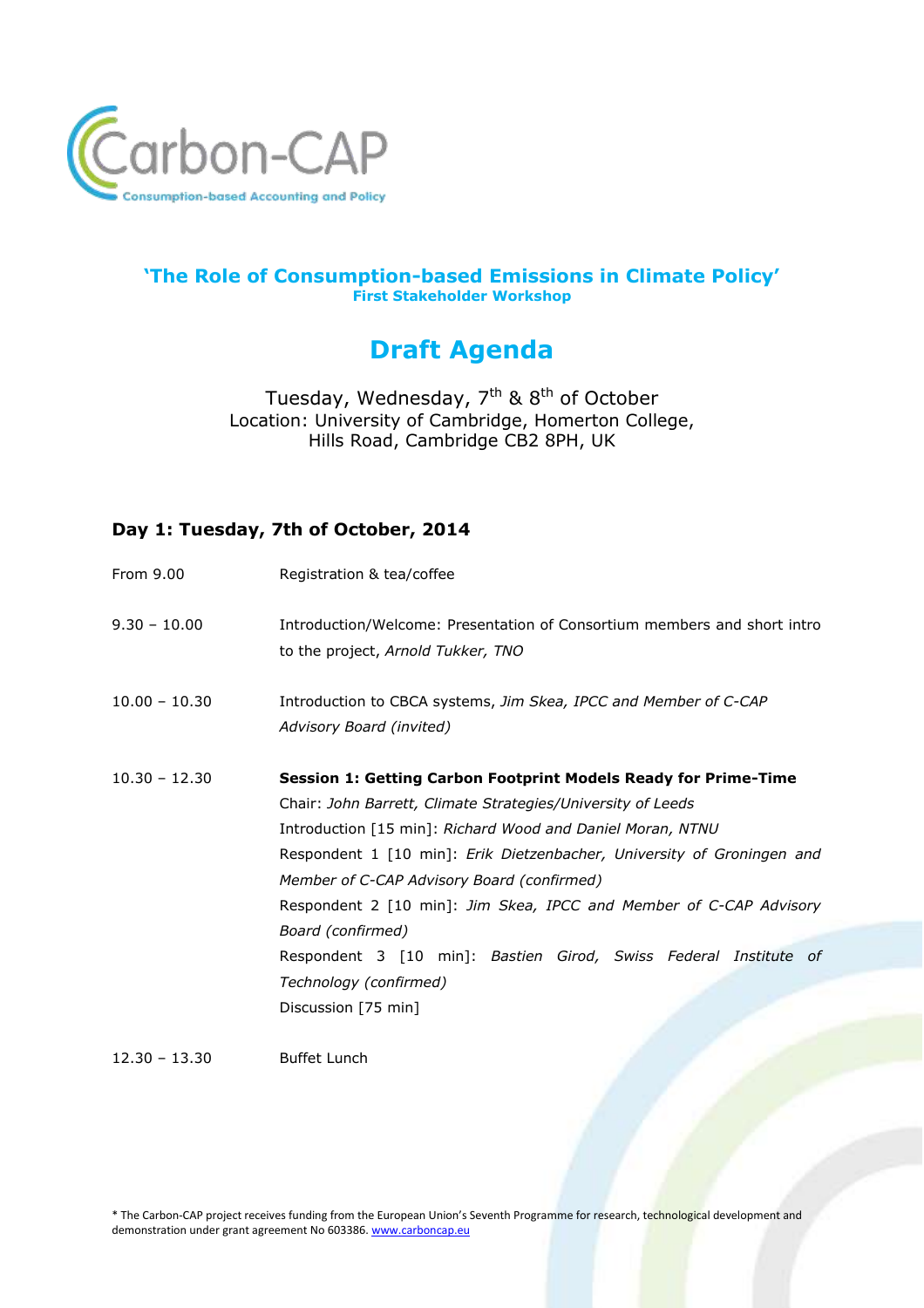

## 13.30 – 15.30 **Session 2: Potential options and business experience with consumption – based environmental policies**

### *Part 1: Environmental benefits and drawbacks of consumption – based GHG reductions*

Chair: Ludivine Tamiotti, *World Trade Organisation*, *Member of C-CAP Advisory Board*, (*invited*) Introduction [30min]: *Ester Van der Voet, LU-CML* Respondent [10 min]: Roel Massink, *TNO (confirmed)* Respondent [10 min]: David Font Vivanco, *LU-CML (confirmed)* Respondent [10 min]: Martin Nesbit*, IEEP (confirmed)* Discussion [65 min]

- 15.30 15.45 Break Coffee/Tea
- 15.45 17.45 *Part 2: Experience with implementing consumer-based environmental programmes in the business community, the challenges and lessons learned* Chair: *Changhua Wu, The Climate Group China, Member of C-CAP Advisory*

*Board (confirmed)* Introduction [15 min]: Douglas. C. Brown*, 4CMR (confirmed)* Introduction [10min]: Michael Grubb*, UCL (confirmed)* Respondent [10 min]: Nancy Bocken*, Cambridge University (confirmed)* Respondent [10 min]:Marcus Pelenur, DECC (confirmed) Respondent [10min]: Marie-Claire Cordonier Segger, IDLO (confirmed) Discussion [65 min]

17.45 - 18.00 **Concluding Remarks**: (*Arnold Tukker*)

**19.00 Dinner for the Project Team, Advisory Board and the Speakers**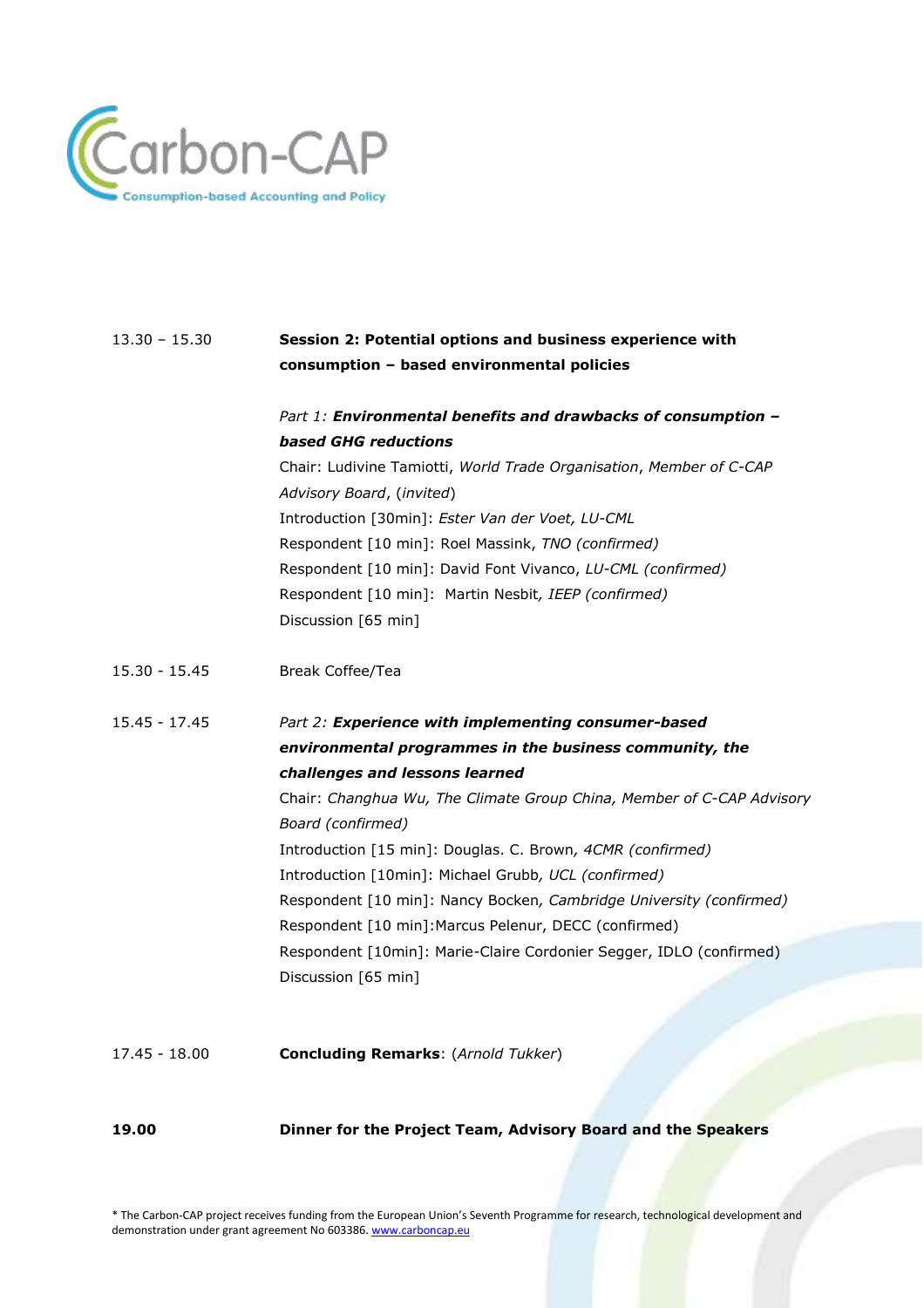

## **Day 2: Wednesday 8 th October, 2014**

From 8.30 Registration & tea/coffee

| $9.00 - 10.30$  | Session 3: Interactive modelling of transformation scenarios             |
|-----------------|--------------------------------------------------------------------------|
|                 | Chair: Alexander Shirov, Russian Academy of Sciences and Member of C-    |
|                 | CAP Advisory Board (confirmed)                                           |
|                 | Introduction 1 [10min]: Introduction to the work package and aims of the |
|                 | workshop: Annela Anger, Cambridge Econometrics (confirmed)               |
|                 | Introduction 2 [10 min]: E3ME model: Hector Pollitt, Cambridge           |
|                 | Econometrics (confirmed)                                                 |
|                 | Introduction 3 [10 min]: A brief overview of the FIDELIO Model: Jose' M. |
|                 | Rueda-Cantuche, IPTS (confirmed)                                         |
|                 | Introduction 4 [10 min]: EXIOMOD model: Saeed Mohammadian                |
|                 | Moghayer, TNO (confirmed)                                                |
|                 | Introduction 5 [10 min]: Comparison of the three models: Annela Anger,   |
|                 | Cambridge Econometrics (confirmed)                                       |
|                 | Introduction 6 [10 min]: Introduction to scenario building and modelling |
|                 | (title tbc) Gilberto Arias, Energeia (confirmed)                         |
|                 | Discussion [30 min]                                                      |
| $10.30 - 10.45$ | Tea/Coffee Break                                                         |
| $10.45 - 12.15$ | Scenario workshop                                                        |
|                 | Chair (John Reynolds, SAMI Consulting) co- chaired (Annela- Anger,       |
|                 | Cambridge Econometrics)                                                  |

Introduction to Scenario building [5 min], *co-chair*

Discussion [75 min]: *Scenario building* Way forward: Michael Grubb, *UCL Institute of Sustainable Resources* [10 min]

- 12.15 12.30 **Concluding Remarks**: Next steps ( *Arnold Tukker*)
- 12.30 13.30 Buffet Lunch

\* The Carbon-CAP project receives funding from the European Union's Seventh Programme for research, technological development and demonstration under grant agreement No 603386. [www.carboncap.eu](http://www.carboncap.eu/)